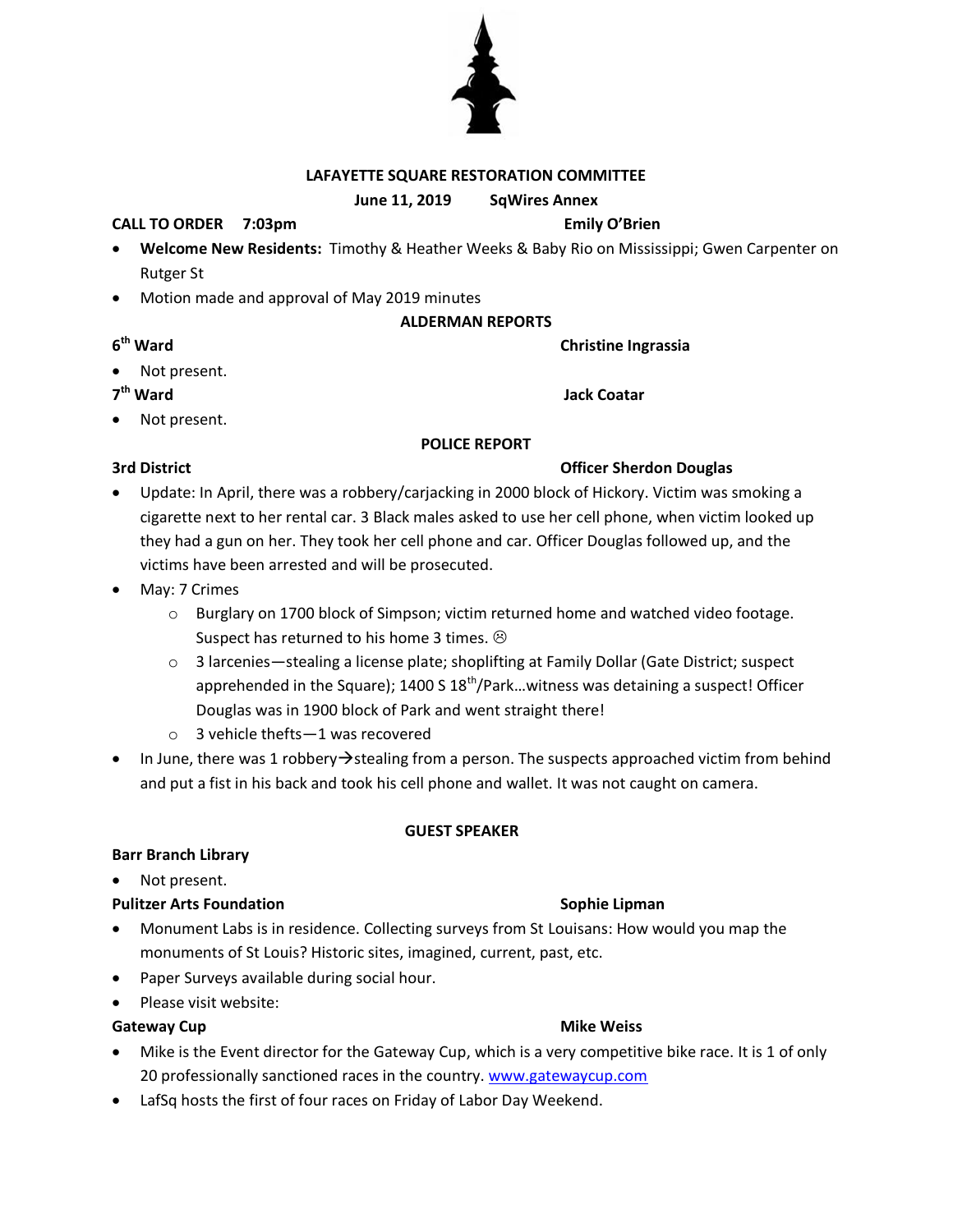- Benefits the community by tapping business district for merchants.
- Mike is asking the neighborhood to: Volunteer, offer housing to the athletes, please be patient with traffic patterns that day.

### **NEW AND ONGOING BUSINESS**

### **Strategic Plan Linda Weiner**

- Team met the strategic plan consultants in person last week! Very excited with their knowledge about funding and helping neighborhoods realize their goals.
- They will initially meet with people from the LSRC, LPC, Arts Council; then public engagement strategies (moms group, concerts, etc.) Meeting with other stakeholders.
- They have information from surveys 2 years ago as well.
- Please be responsive to contact and provide feedback.
- Looking for 2 more volunteers to meet with the strategic planning committee. Commitment: six 2 hour meetings. Sean Tooley and Leigh Anne Smith, thank you!

## **Kern Insurance/Plaza Beautification Linda Pallman**

## **Kern Insurance**

- There is a concern about not having insurance on the Kern Pavilion; there has been back and forth between LPC and LSRC regarding coverage. It is not part of the LSRC's budget at this time.
- Linda has been working with All State for a quote, on which they are working. Looking at  $\sim$ \$3000.
- Asking the membership to vote on the LSRC using up to \$3K to cover insurance for the Kern Pavilion.
- The city owns the Kern and the Park House. The LSRC leases the Park House, has insurance on it, and manages the rentals of the Park House. The city is in charge of Kern rentals.
- Question: Does the neighborhood receive money from the rental of the Kern? Answer: The agreement is that all monies generated by the Kern rental have to be delegated to the Park.
- The city says the Kern is worth \$1.2 million. The quotes that Linda is getting are closer to \$600K. Concern is not that building would be destroyed but that a tree would fall on it.
- **Motion on the floor to table the issue until the LPC and LSRC can work out with the city exactly what everyone's responsibility is.** *Seconded***. Motion passed.**

## **Plaza Beautification**

- Would like to hire responsible kids to do a lot of weeding on the overgrown plaza and garden areas.
- The Beautification committee has a budget to pay several weeders for the public spaces. Linda would mentor the kids.
- Question: Why not hire landscapers to do this? Answer: The companies will do it if they have time. It's not a big enough project to spend major time on. Pretty City was \$45/hr for 7 hours of pulling weeds.

### **House Tour Pat Jones**

- Very successful—kudos!
- Including the individual donation drive (\$17-18K), we brought in \$55-60K thus far. Currently sitting on \$6K of expenses $\rightarrow$ likely to go up.